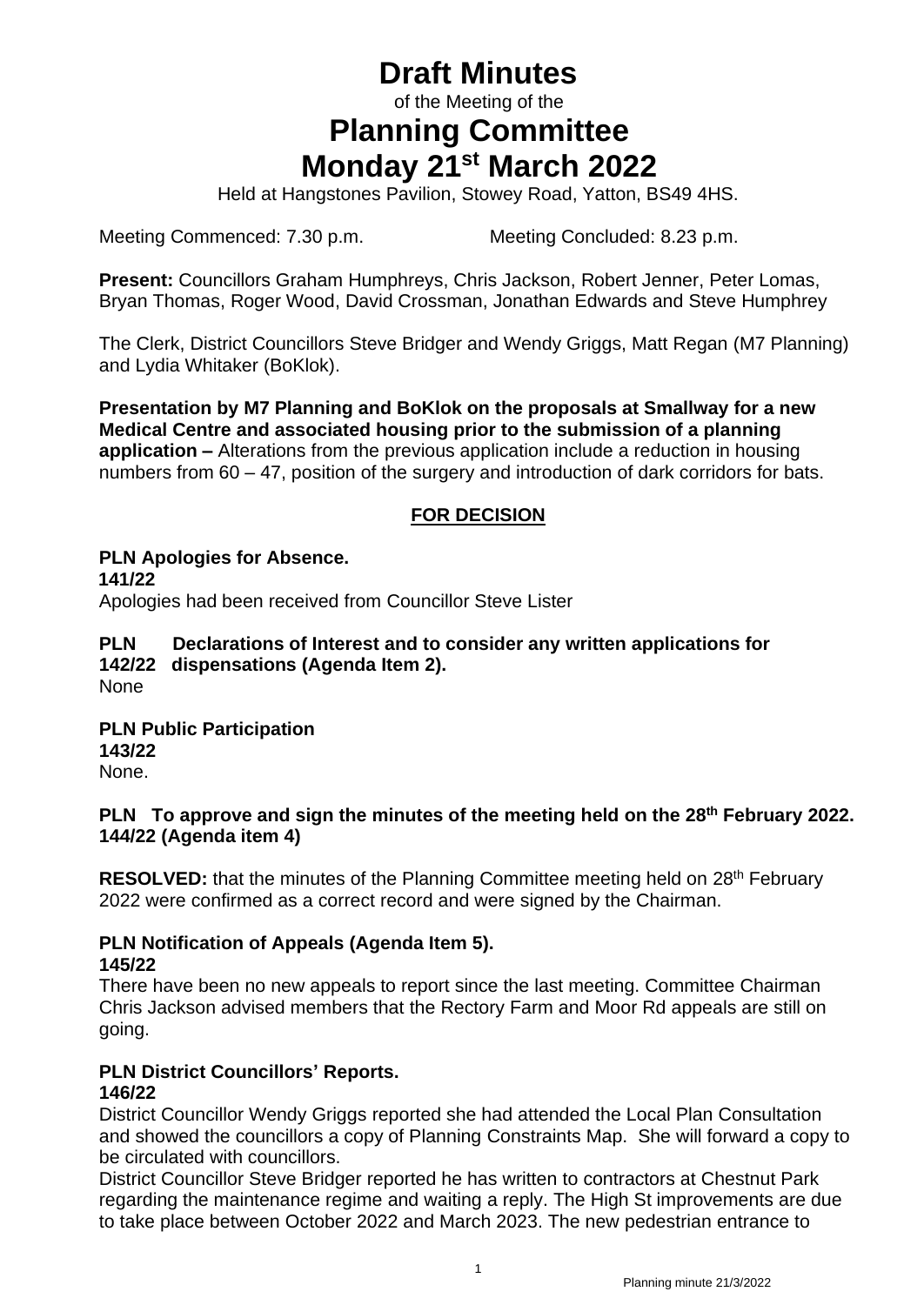Yatton Schools is due to be completed by end of the summer. The pedestrian crossing at North End due to be completed in a couple of months.

## **PLN Planning Applications (Agenda Item 7) 147/22**

i.**22/P/0397/FUH - 5 Princes Court, Yatton, BS49 4FZ -** Proposed attic conversion to habitable room including 3no conservation roof lights on the front elevation.

**RESOLVED:** that councillors recommended approval of application 22/P/0397/FUH, provided the Conservation Officer is satisfied with the size of the roof lights and for the following reasons:

**Reason for Recommendation:** The proposed attic conversion has no adverse effect to the street scene and was an improvement to the property.

The Parish Council also wished to suggest that consideration be given to the following green measures:

- For any construction try to use materials that are sustainable, made with recycled content, easily reused or recycled, and that save energy**.**
- **ii. 22/P/0512/FUL & 22/P/0513/LBC - 157 High Street, Yatton, BS49 4DB -** Proposed replacement of the existing side conservatory with a single storey pitch roof extension and infill linked extension and listed building consent.

**RESOLVED:** that councillors recommended approval of application 22/P/0512/FUL & 22/P/0513/LBC for the following reasons:

**Reason for Recommendation**: The proposed replacement of conservatory and infill extension was an improvement to the property. It was on the side of the dwelling and single storey. It therefore had no detrimental impact on neighbouring properties in terms of loss of privacy.

The Parish Council also wished to suggest that consideration be given to the following green measures:

- For any new roof or roof refurbishment that will face between south-west and south-east, consider installing photovoltaic panels or using photovoltaic tiles in construction.
- For any alteration to gutters and downpipes, consider installing a rainwater butt.
- For any construction of new walls, try to include the highest practicable grade of thermal insulation.
- For any construction try to use materials that are sustainable, made with recycled content, easily reused or recycled, and that save energy.
- For any project, consider the feasibility of installing one or more electric vehicle charging points.
- iii. **22/P/0543/FUH - The Oxe Yard, North End Road, Yatton, BS49 4AS -** Proposed erection of a single storey detached garage with carport.

**RESOLVED:** that councillors recommended approval of application 22/P/0543/FUH for the following reasons:

**Reason for Recommendation:** The proposed erection of the detached garage and carport was an improvement to the property and had no adverse effects on the street scene.

The Parish Council also wished to suggest that consideration be given to the following green measures: